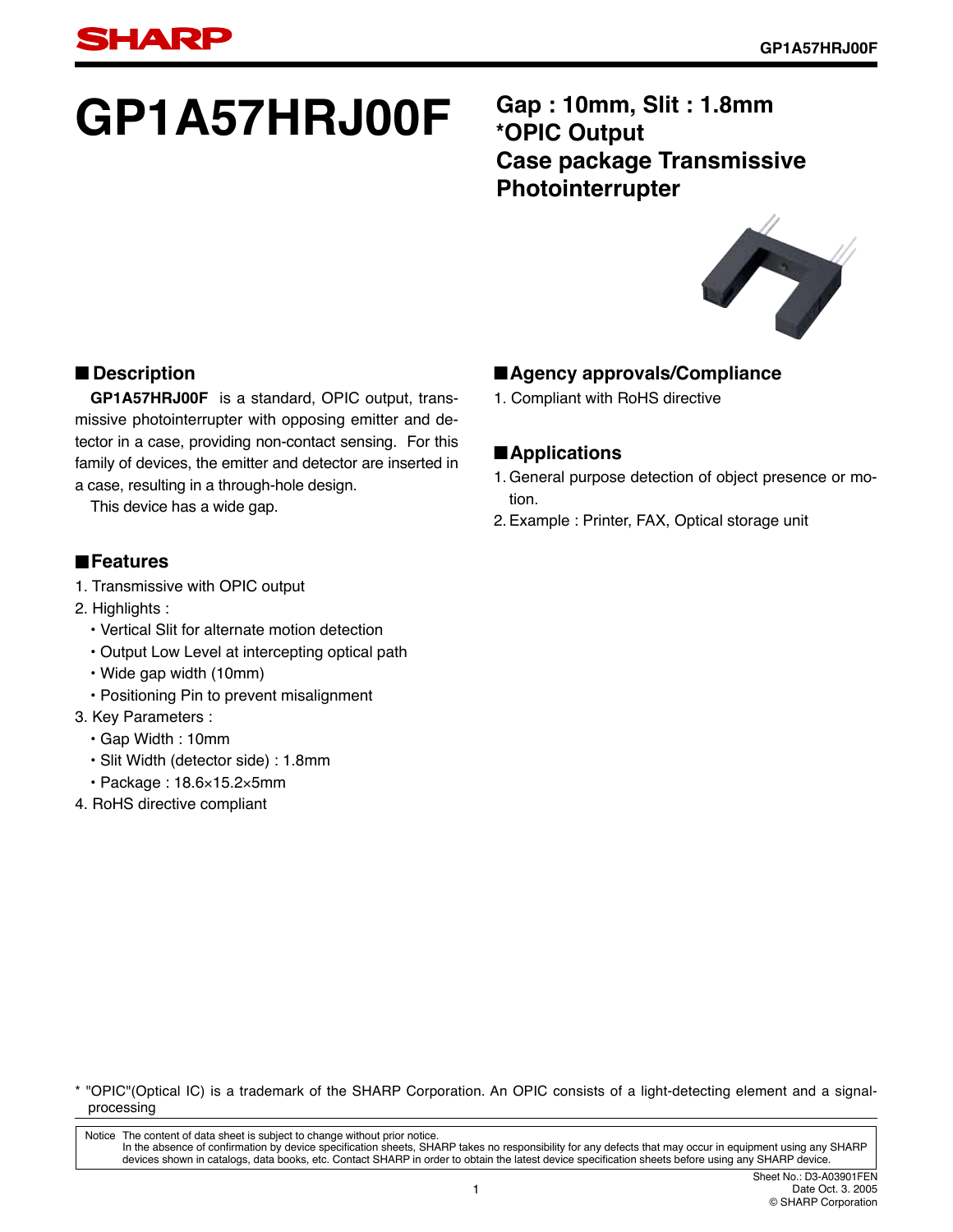

#### ■ **Internal Connection Diagram**





Dip soldering material : Sn−3Ag−0.5Cu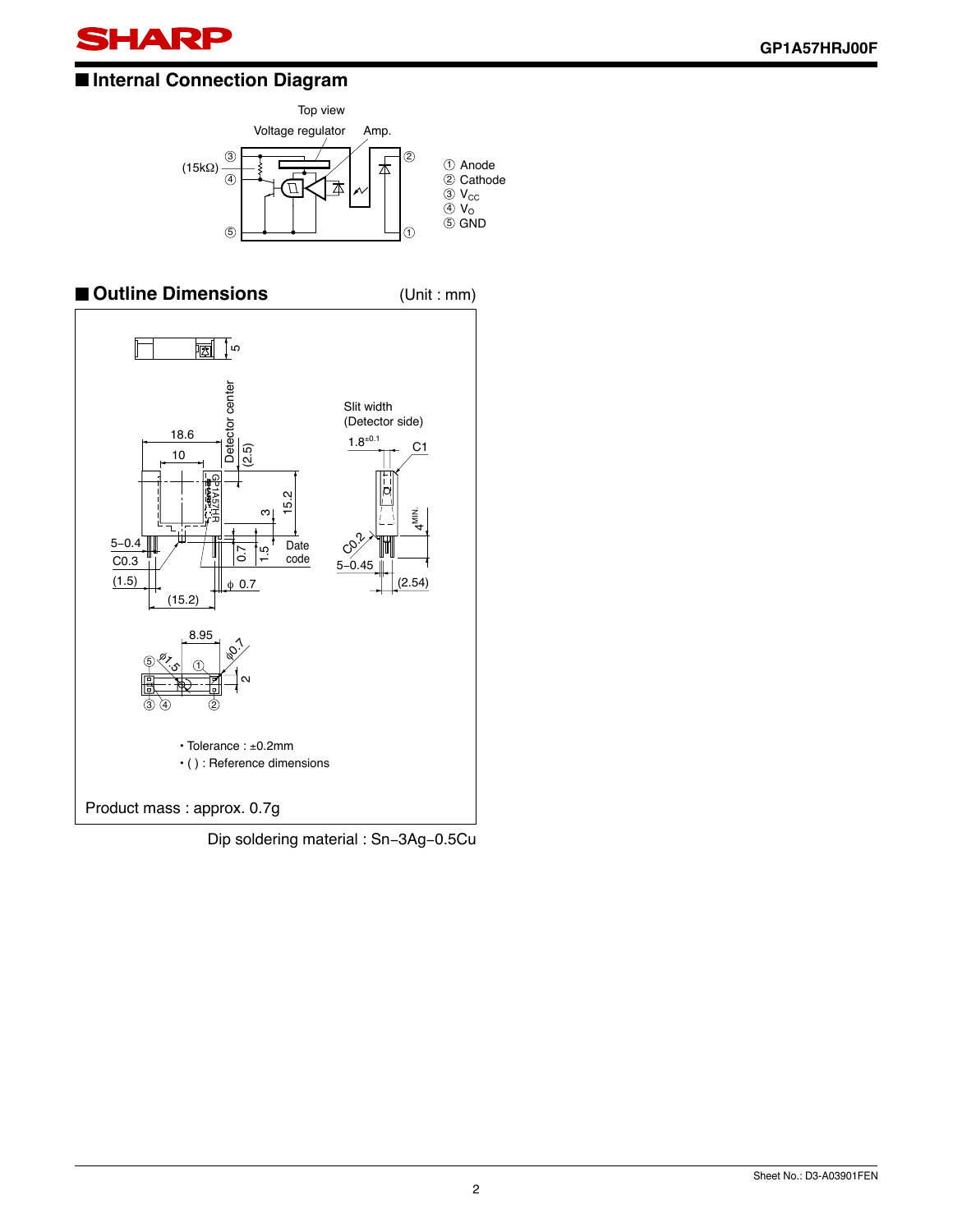

#### Date code (2 digit)

| 1st digit          |      | 2nd digit           |      |  |
|--------------------|------|---------------------|------|--|
| Year of production |      | Month of production |      |  |
| A.D.               | Mark | Month               | Mark |  |
| 2000               | 0    |                     |      |  |
| 2001               |      | 2                   | 2    |  |
| 2002               | 2    | 3                   | 3    |  |
| 2003               | 3    | 4                   | 4    |  |
| 2004               | 4    | 5                   | 5    |  |
| 2005               | 5    | 6                   | 6    |  |
| 2006               | 6    | 7                   |      |  |
| 2007               | 7    | 8                   | 8    |  |
| 2008               | 8    | 9                   | 9    |  |
| 2009               | 9    | 10                  | X    |  |
| 2010               | ∩    | 11                  | Y    |  |
|                    |      | 12                  | Ζ    |  |

repeats in a 10 year cycle

Country of origin

Japan, Indonesia or Philippines (Indicated on the packing case)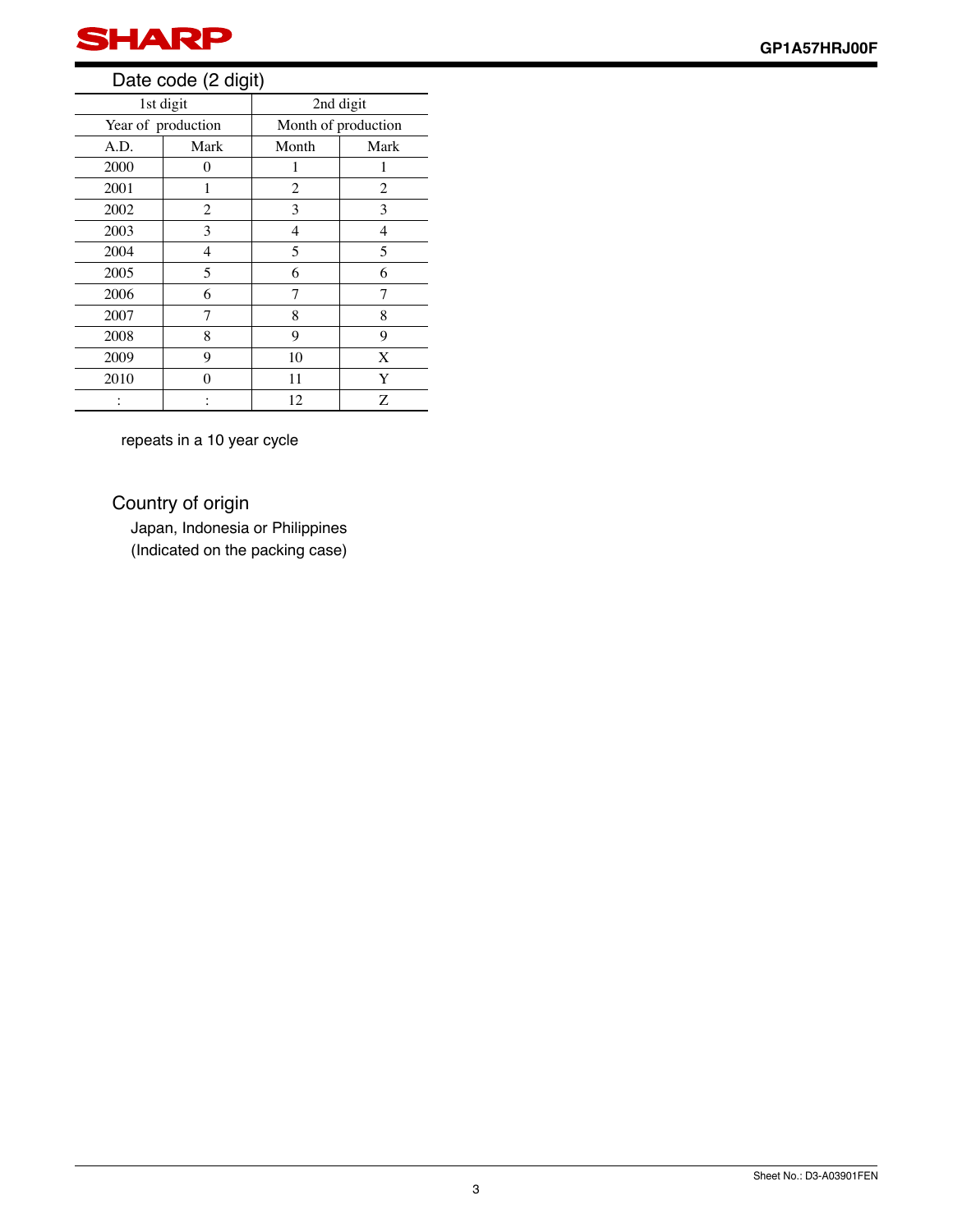

#### ■ **Absolute Maximum Ratings**

| ■ Absolute Maximum Ratings                          |                   |                    | $(T_a=25^{\circ}C)$ |             |
|-----------------------------------------------------|-------------------|--------------------|---------------------|-------------|
| Parameter                                           |                   | Symbol             | Rating              | Unit        |
| $*1$<br>Forward current<br>*1,2Peak forward current |                   | $\rm I_{F}$        | 50                  | mA          |
|                                                     |                   | $\rm I_{FM}$       | 1                   | A           |
| Input                                               | Reverse voltage   | $V_{R}$            | 6                   | V           |
|                                                     | Power dissipation | P                  | 75                  | mW          |
|                                                     | Supply voltage    | $V_{CC}$           | $-0.5$ to $+17$     | V           |
| Output                                              | Output current    | $I_{\Omega}$       | 50                  | mA          |
|                                                     | Power dissipation | $P_{O}$            | 250                 | mW          |
| Operating temperature                               |                   | $T_{\mathrm{opr}}$ | $-25$ to $+85$      | $^{\circ}C$ |
| Storage temperature                                 |                   | $T_{\text{stg}}$   | $-40$ to $+100$     | $^{\circ}C$ |
| *3Soldering temperature                             |                   | $T_{sol}$          | 260                 | $^{\circ}C$ |

∗ 1 Refer to Fig. 1, 2, 3 ∗ 2 Pulse width ≤ 100μs, Duty ratio=0.01

∗ 3 For 5s or less

#### ■ **Electro-optical Characteristics**

 $(T_a=25^\circ\text{C})$ 

|                                                   |                                    | Parameter                                           | Symbol                                                          | Condition                                              | <b>MIN</b>               | TYP.                     | MAX.    | Unit |
|---------------------------------------------------|------------------------------------|-----------------------------------------------------|-----------------------------------------------------------------|--------------------------------------------------------|--------------------------|--------------------------|---------|------|
|                                                   |                                    | Forward voltage                                     | $\rm V_F$                                                       | $I_F=7mA$                                              |                          | 1.14                     | 1.4     | V    |
| Input                                             |                                    | Reverse current                                     | $I_R$                                                           | $V_R = 3V$                                             |                          |                          | 10      | μA   |
|                                                   |                                    | Operating supply voltage                            | $V_{CC}$                                                        |                                                        | 4.5                      | $\overline{\phantom{0}}$ | 17      | V    |
|                                                   |                                    | Low level output voltage                            | $V_{OL}$                                                        | $V_{CC}$ =5V, I <sub>OL</sub> =16mA, I <sub>F</sub> =0 |                          | 0.15                     | 0.4     | V    |
| Output                                            |                                    | High level output voltage                           | $V_{OH}$                                                        | $V_{CC} = 5V$ , I <sub>F</sub> $= 7mA$                 | 4.9                      |                          |         | V    |
|                                                   |                                    | Low level supply current                            | $I_{\text{CCL}}$                                                | $V_{CC} = 5V$ , I <sub>F</sub> =0                      | $\qquad \qquad$          | 1.7                      | 3.8     | mA   |
|                                                   |                                    | High level supply current                           | $I_{\rm CCH}$                                                   | $V_{CC}$ =5V, I <sub>F</sub> =7mA                      | $\overline{\phantom{0}}$ | 0.7                      | 2.2     | mA   |
|                                                   |                                    | *4 "Low $\rightarrow$ High" threshold input current | I <sub>FLH</sub>                                                | $V_{CC} = 5V$                                          |                          |                          | 7       | mA   |
| Transfer                                          |                                    | * <sup>5</sup> Hysteresis                           | $I_{\rm FHL}/I_{\rm FLH}$                                       | $V_{CC} = 5V$                                          | 0.55                     | 0.75                     | 0.95    |      |
| Responce time $\tilde{e}$<br>charac-<br>teristics | "Low->High" Propagation delay time | $t_{\rm PLH}$                                       |                                                                 |                                                        | 3                        | 9                        |         |      |
|                                                   | "High->Low" Propagation delay time | $t_{\rm PHL}$                                       | $V_{CC}$ =5V, I <sub>F</sub> =7mA, R <sub>I</sub> =280 $\Omega$ | $\equiv$                                               | 5                        | 15                       |         |      |
|                                                   | Rise time                          | $t_{r}$                                             |                                                                 |                                                        | 0.1                      | 0.5                      | $\mu$ s |      |
|                                                   |                                    | Fall time                                           | tr                                                              |                                                        |                          | 0.05                     | 0.5     |      |

∗ 4 IFLH represents forward current when output goes from "Low" to "High".

∗ 5 IFHL represents forward current when output goes from "High" to "Low". ∗ 6 Test circuit for response time is shown in Fig.12.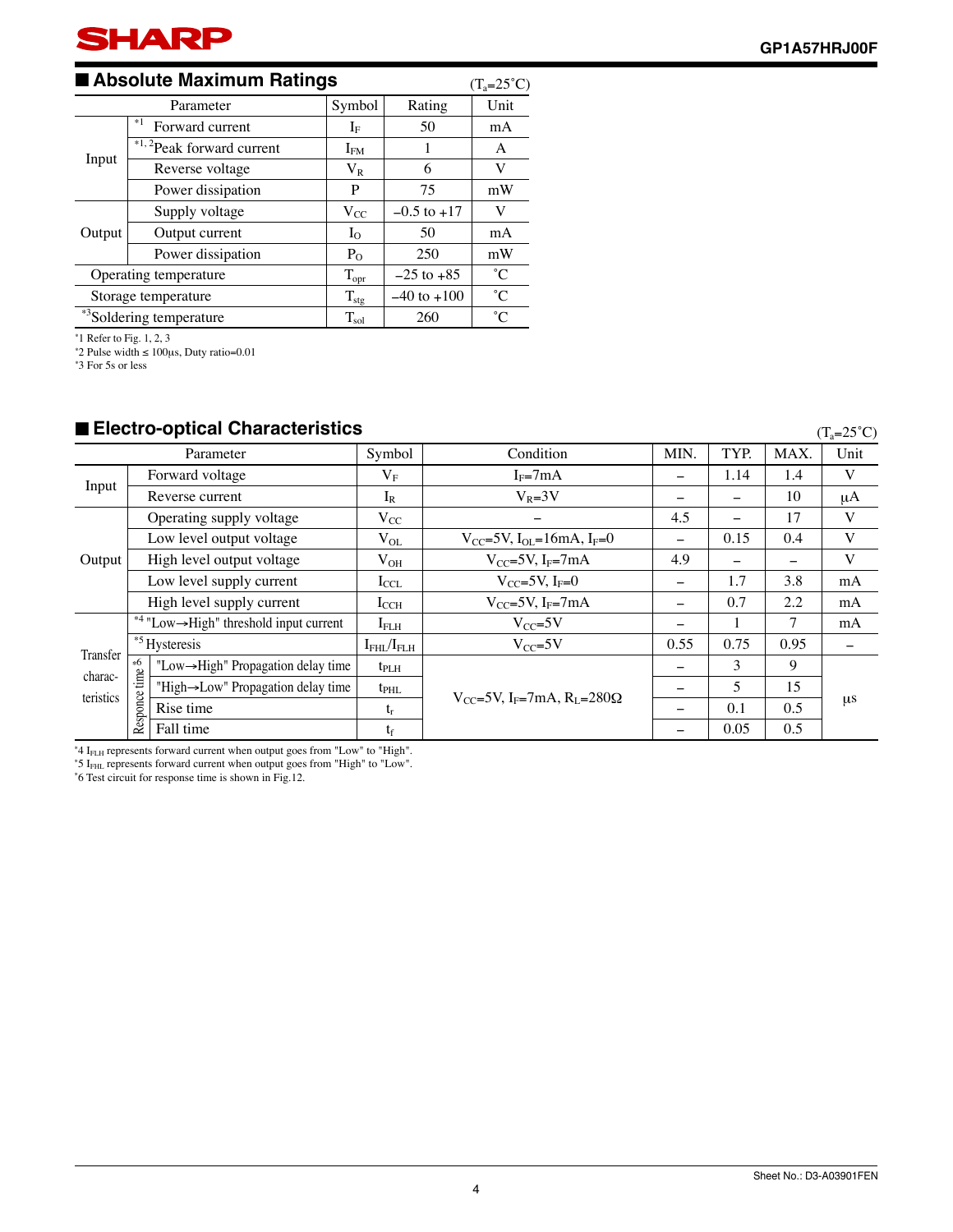













**Fig.2 Output Power Dissipation vs. Ambient Temperature**



#### **Fig.4 Forward Current vs. Forward Voltage**





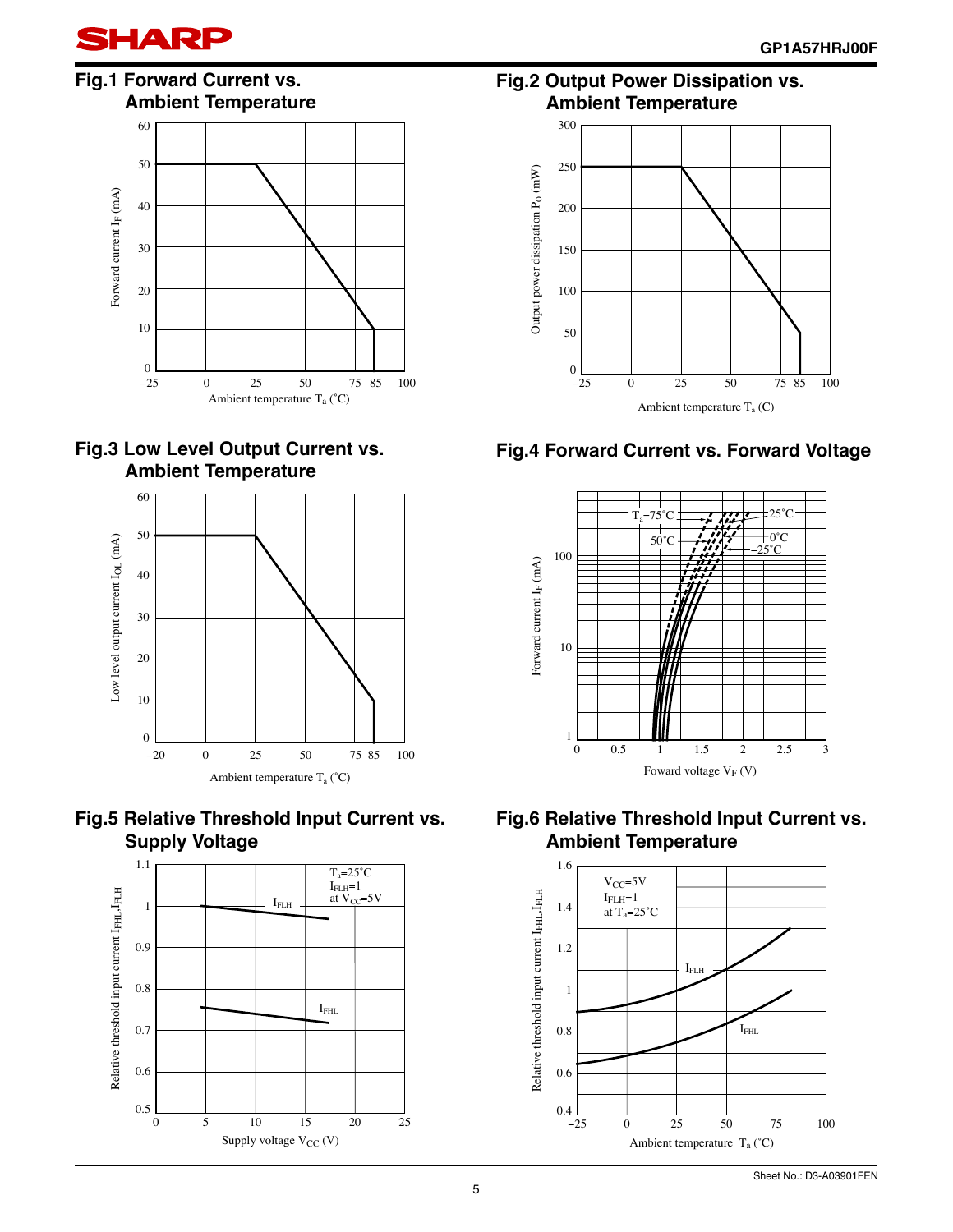

#### **Fig.7 Low Level Output Voltage vs. Low Level Output Current**











**Fig.8 Low Level Output Voltage vs. Ambient Temperature**



#### **Fig.10 Propagation Delay Time vs. Forward Current**



**Fig.12 Test Circuit for Response Time**



Remarks : Please be aware that all data in the graph are just for reference and not for guarantee.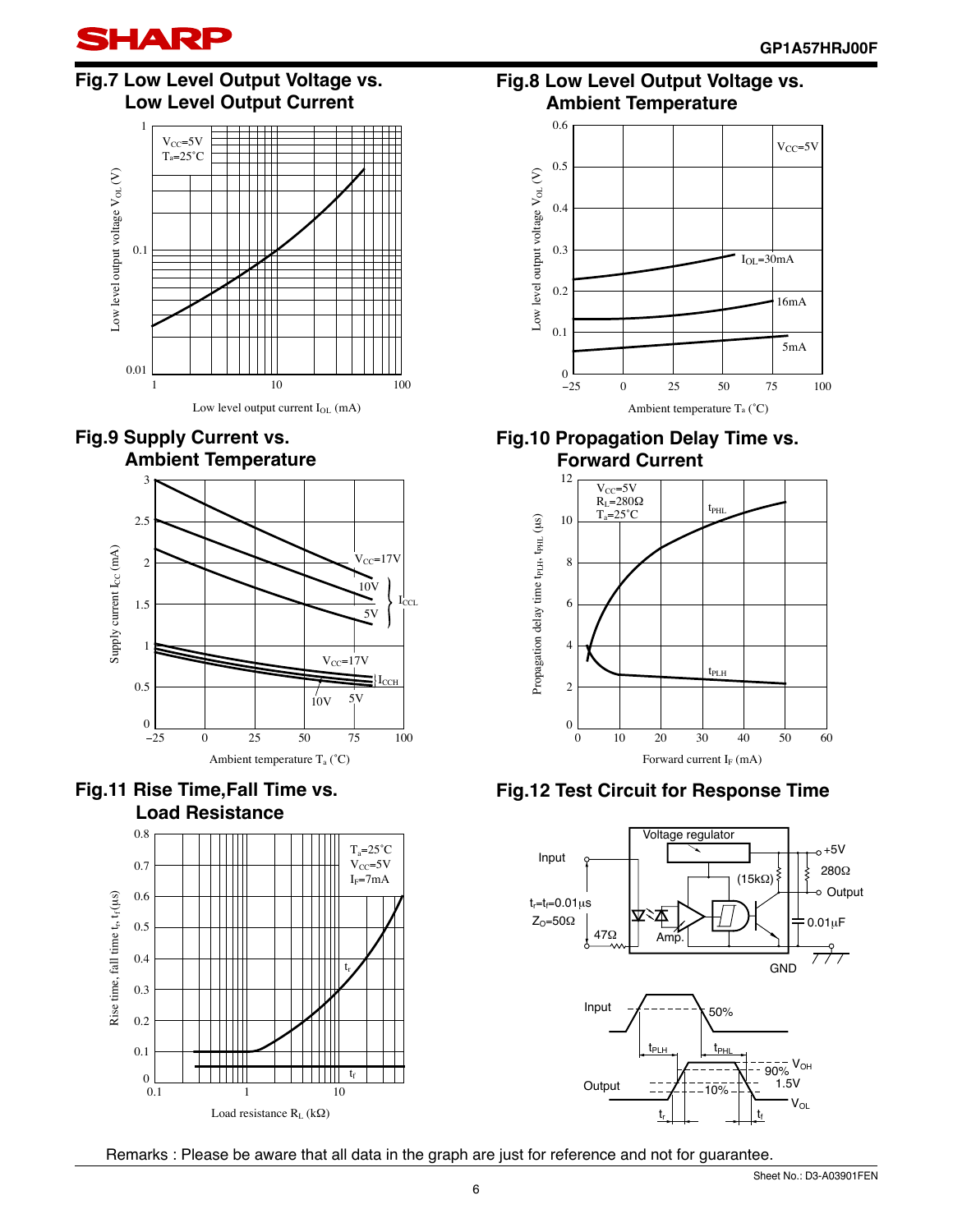### SHARP

#### ■**Design Considerations**

#### ● **Recommended operating conditions**

| Parameter             | Svmbol                    | МIN | TYP | MAX | Jnit   |
|-----------------------|---------------------------|-----|-----|-----|--------|
| Output current        |                           |     |     |     | mA     |
| Forward current       | ĪЕ                        |     |     | 20  | mA     |
| Operating terperature | $\mathbf{1}_{\text{ODT}}$ |     |     | 70  | $\sim$ |

#### ● **Notes about static electricity**

Transisiter of detector side in bipolar configuration may be damaged by static electricity due to its minute design.

When handing these devices, general countermeasure against static electricity should be taken to avoid breakdown of devices or degradation of characteristics.

#### ● **Design guide**

1) Prevention of detection error

To prevent photointerrupter from faulty operation caused by external light, do not set the detecting face to the external light.

- 2) In order to stabilize power supply line, connect a by-pass capacitor of more than  $0.01\mu$ F between V<sub>CC</sub> and GND near the device.
- 3) Position of opaque board

Opaque board shall be installed at place 4mm or more from the top of elements.

(Example)



This product is not designed against irradiation and incorporates non-coherent IRED.

#### ● **Degradation**

In general, the emission of the IRED used in photocouplers will degrade over time.

In the case of long term operation, please take the general IRED degradation (50% degradation over 5 years) into the design consideration.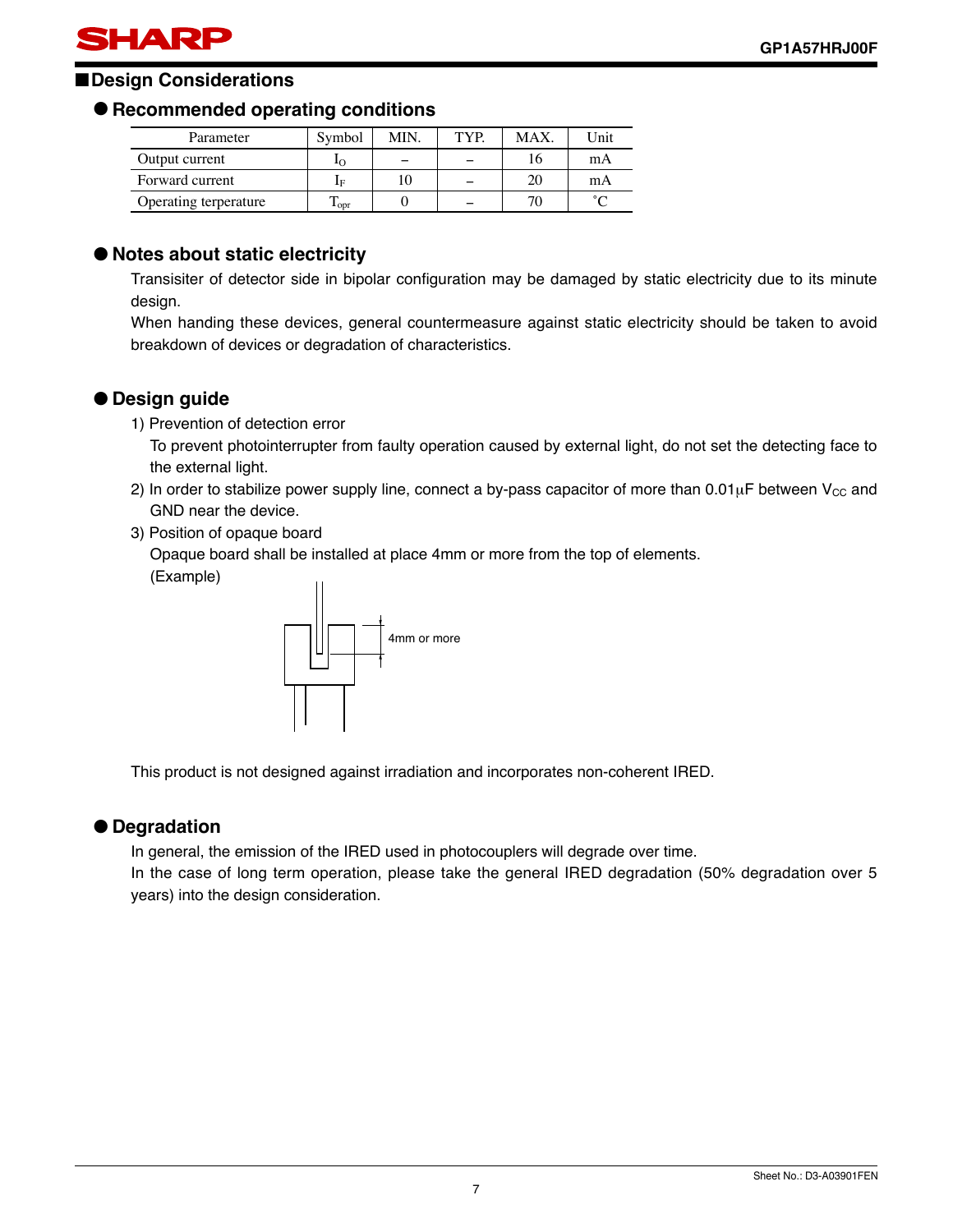

#### ● **Parts**

This product is assembled using the below parts.

• Photodetector (qty. : 1) [Using a silicon photodiode as light detecting portion, and a bipolar IC as signal processing circuit]

| Category   | <b>Maximum Sensitivity</b><br>wavelength (nm) | Sensitivity<br>wavelength (nm) | Response time $(us)$ |
|------------|-----------------------------------------------|--------------------------------|----------------------|
| Photodiode | 900                                           | 400 to 1 200                   |                      |

#### • Photo emitter (qty. : 1)

| Category                                  | Material                | Maximum light emitting<br>wavelength (nm) | I/O Frequency (MHz) |
|-------------------------------------------|-------------------------|-------------------------------------------|---------------------|
| Infrared emitting diode<br>(non-coherent) | Gallium arsenide (GaAs) | 950                                       | 0.3                 |

#### • Material

| Case                     | Lead frame plating           |
|--------------------------|------------------------------|
| <b>Black NORYL resin</b> | Solder dip. $(Sn-3Ag-0.5Cu)$ |

#### • Others

Laser generator is not used.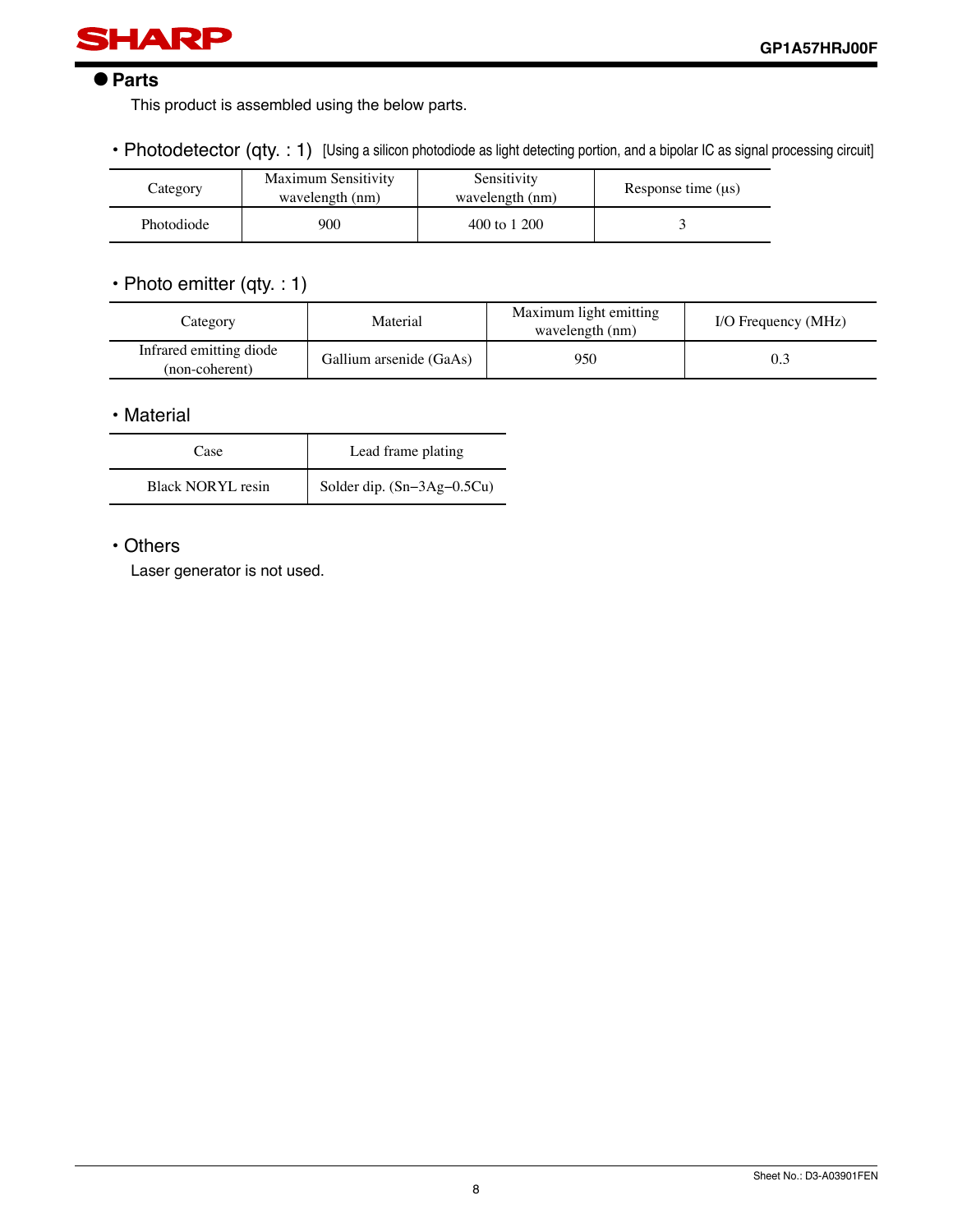

#### ■ Manufacturing Guidelines

#### ● **Soldering Method**

Flow Soldering:

Soldering should be completed below 260˚C and within 5 s.

Please take care not to let any external force exert on lead pins.

Please don't do soldering with preheating, and please don't do soldering by reflow.

#### Hand soldering

Hand soldering should be completed within 3 s when the point of solder iron is below 350̊C.

Please solder within one time.

Please don't touch the terminals directly by soldering iron.

Soldered product shall treat at normal temperature.

#### Other notice

Please test the soldering method in actual condition and make sure the soldering works fine, since the impact on the junction between the device and PCB varies depending on the cooling and soldering conditions.

#### Flux

Some flux, which is used in soldering, may crack the package due to synergistic effect of alcohol in flux and the rise in temperature by heat in soldering. Therefore, in using flux, please make sure that it does not have any influence on appearance and reliability of the photointerrupter.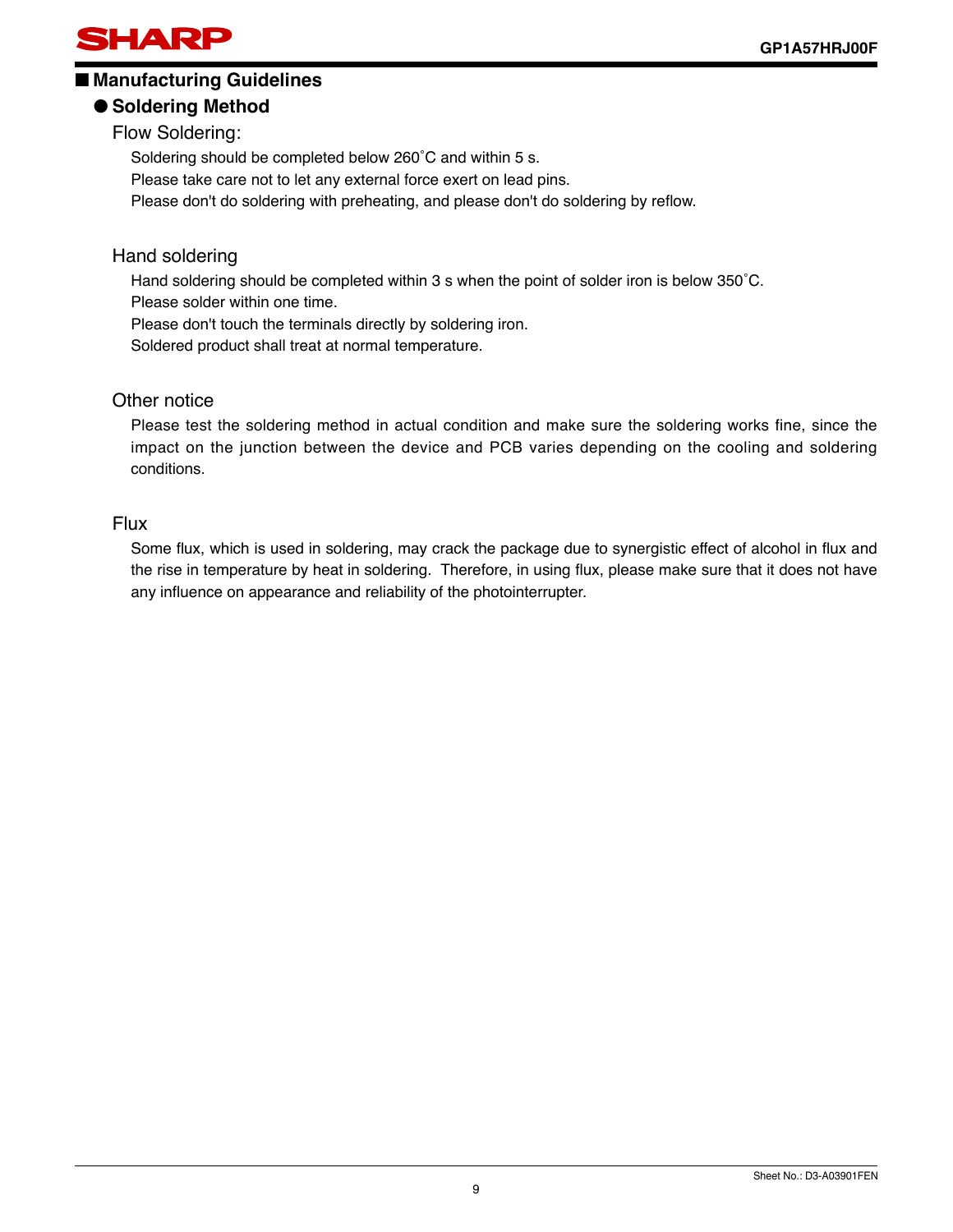

#### ● **Cleaning instructions**

Solvent cleaning :

Solvent temperature should be 45˚C or below. Immersion time should be 3 minutes or less.

#### Ultrasonic cleaning :

The effect to device by ultrasonic cleaning differs by cleaning bath size, ultrasonic power output, cleaning time, PCB size or device mounting condition etc.

Please test it in actual using condition and confirm that doesn't occur any defect before starting the ultrasonic cleaning.

#### Recommended solvent materials :

Ethyl alcohol, Methyl alcohol and Isopropyl alcohol.

#### ● **Presence of ODC**

This product shall not contain the following materials. And they are not used in the production process for this product. Regulation substances : CFCs, Halon, Carbon tetrachloride, 1.1.1-Trichloroethane (Methylchloroform)

Specific brominated flame retardants such as the PBBOs and PBBs are not used in this product at all.

This product shall not contain the following materials banned in the RoHS Directive (2002/95/EC). •Lead, Mercury, Cadmium, Hexavalent chromium, Polybrominated biphenyls (PBB), Polybrominated diphenyl ethers (PBDE).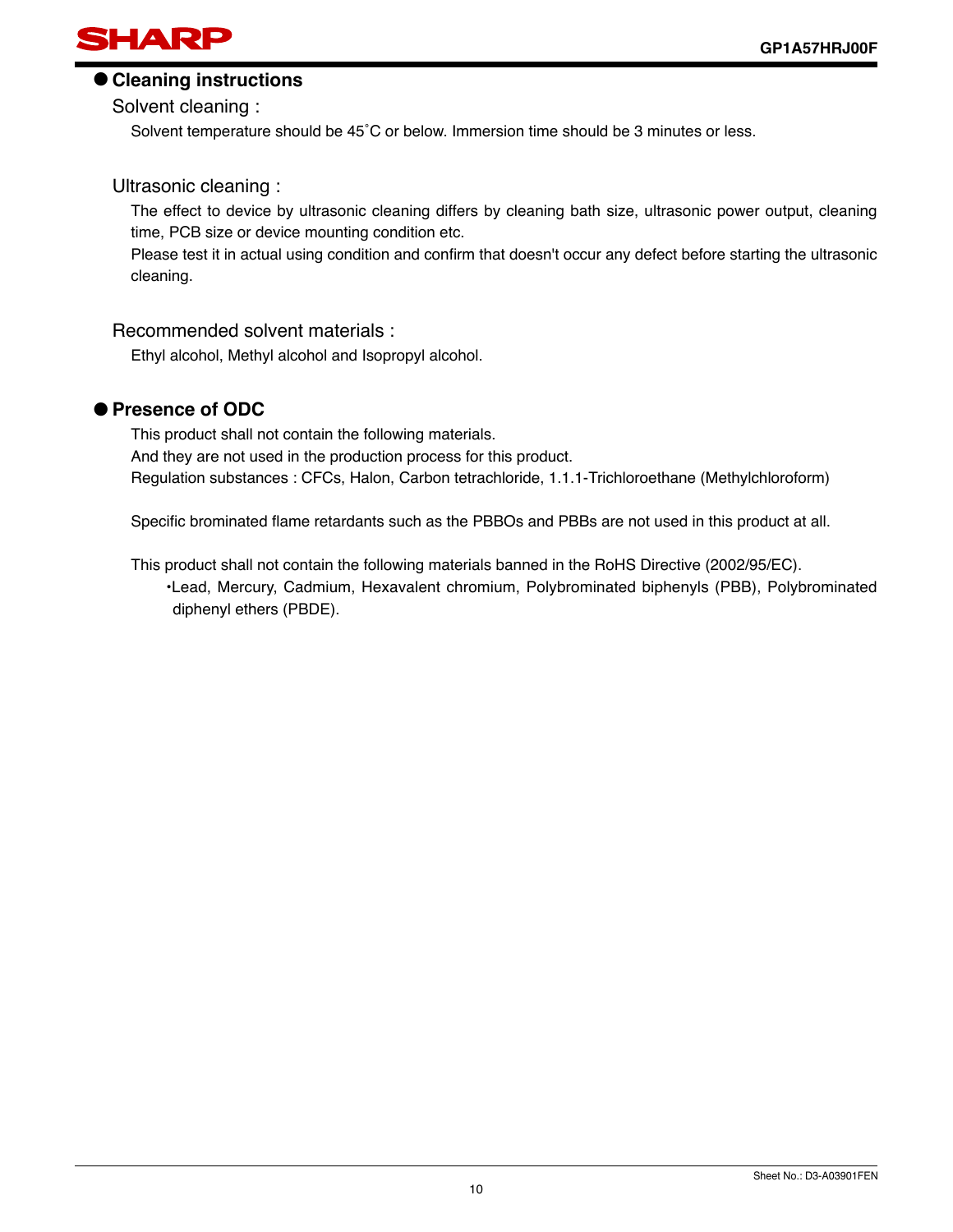

#### ■ Package specification

#### ● **Case package**

Package materials

Anti-static plastic bag : Polyethtylene Moltopren : Urethane Packing case : Corrugated fiberboard

#### Package method

50 pcs of products shall be packaged in a plastic bag, Ends shall be fixed by stoppers. The bottom ot the packing case is covered with moltopren, and 2 plastic bags shall be put int the packing case. Moltopren should be located after all product are settled (1 packing contains 100 pcs).

#### Packing composition